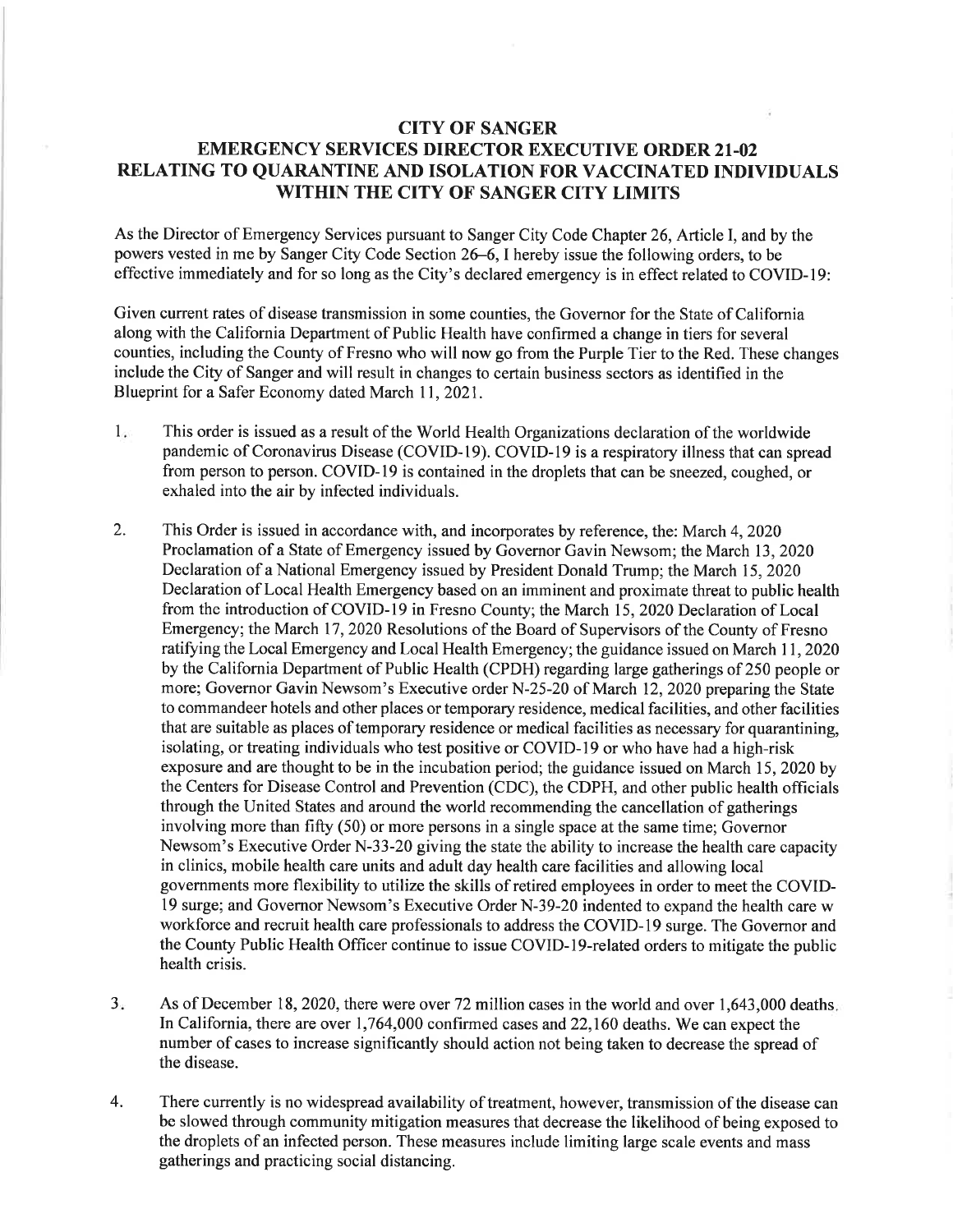Aggressive containment operations including isolating suspect cases and persons under investigation and quarantining their contacts can limit the spread of the disease, reduce the impacts of the disease on society, and avoid more stringent measures that would cause further detriment to civil society.

- $5<sub>1</sub>$ Within the public health system, every person who meets the CDC criteria for disease symptoms within Fresno County should be tested.
- 6. Effective March 30, 2021 the following will be in effect for the City of Sanger:
	- A. Any business wishing to re-open, expand operations, or do business in the City of Sanger as part of the County of Fresno, must follow State guidelines for ensuring safety of workers and customers during the COVID-I9 crisis. If a business does not believe it can meet the State guidelines, the business must contact the FCDPH with an alternate plan to meet health and safety guidelines. Any alternate plans or regional variances must be approved by the Health Officer before deviating from the State guidelines. Please contact (559) 600-3200 to obtain contact information and instructions about how to proceed.
	- All Employers shall comply with the FCDPH Investigation and Guidance Requests in <sup>a</sup> timely manner when employees are confirmed with COVID-19 infection. B
		- i. Nothing in this order shall supersede State or Federal requirements regarding employer reporting of employees confirmed with COVID-19 infection.
	- C. Health Care Providers shall:
		- i. Comply with the most recent Health Officer Testing Order and offer testing to all individuals who have any symptoms consistent with COVID-19, or those who are asymptomatic if they are working in essential fields where surveillance testing is required, or living in residential settings where surveillance testing is required, or identified as close contacts of COVID-19 patients
		- Direct the patient, if no exclusionary diagnosis is found, and they are found to have new or worsening symptoms of any COVID-19 symptoms, to isolate him/herself for l0 days after onset of symptoms and for 24 hours after improvement of symptoms or fever without the use of fever-reducing medications UNLESS they subsequently test negative while symptomatic for COVID-19 il
		- iii. Direct patient to notify all close contacts to quarantine themselves for 10 days from the last known contact with the patient and follow additional Quarantine guidance outlined below
		- iv. Provide testing results for the patients who are tested at their premises as soon as these are available consistent with Health Officer Testing Order
	- All Employers, including agricultural employers shall: D.
		- $\mathbf{i}$ . On a daily basis, while conducting business, screen all employees for fever, respiratory and other COVID-19 symptoms
		- ii. Exclude from work all employees who are on Isolation or Quarantine
			- (l) Exclude for l0 days employees who report symptoms of COVID-19 from the day that they are identified as having symptoms and until an improvement of symptoms and fever free for 24 hours without the use of fever-reducing medications or l0 days from date of test if asymptomatic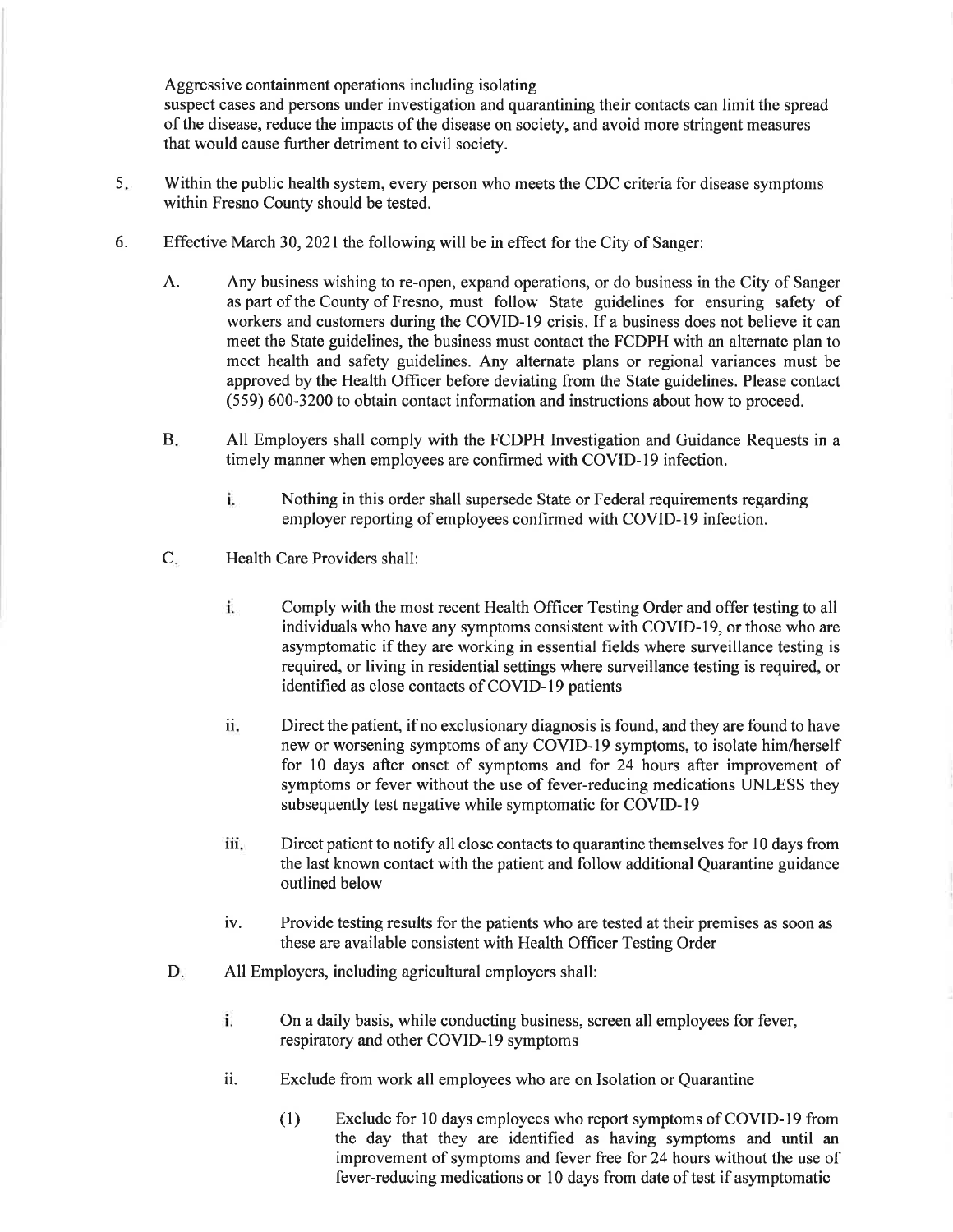- (2) Exclude quarantined employees for l0 days from the last possible close
- (3) contact to a person positive for COVID-19
- iii. Direct employees excluded from work to isolate at home AND to notify all close contacts to quarantine themselves for 10 days from the last known contact with the patient and to continue to monitor for symptoms of COVID-I9 for 14 days
- iv. The FCDPH, the Public Health Officer, and individual business Employee Health Departments with the approval of the Health Officer, may modify this guidance based on other factors. Businesses must contact the FCDPH and receive approval from the health officer before modifying the above guidance. Please contact 559-600-3332 to obtain contact information and instructions about how to proceed
- E. All Residents shall
	- i. Self-monitor for signs and symptoms of COVID-19; and
	- ii. Isolate themselves at home and separately from household members (if possible) if they have signs and symptoms of, or if they test positive for COVID-l9 AND notify their close contacts to quarantine for 10 days
		- (l) If required to isolate because of a positive COVID-19 test while symptomatic, continue isolation for l0 days from the date of onset of symptoms AND until symptom improvement and fever free for 24 hours without the use of fever-reducing medications, unless they should require further medical attention
		- (2) If symptoms develop during isolation due to a positive COVID-19 test while asymptomatic, continue isolation for l0 days from onset of symptoms AND until improvement of symptoms and fever free for 24 hours without the use of fever-reducing medications, unless they should require further medical attention
	- l1l. If a resident has symptoms of COVID-19 and is evaluated by a health care provider and subsequently tests negative while symptomatic for COVID-19, OR if a health care provider determines that symptoms are not new or worsening based on a chronic medical condition OR if a health care provider has made an alternative diagnosis based on a diagnostic test such as a positive strep screen or a positive screen for influenza, they may stop isolation after improvement of symptoms for 24 hours without the use of fever reducing medications
	- iv. Use a mask at all times when indoors around others if they develop COVID-I9 symptoms to help slow the spread of the illness to other members of their household
	- Comply, in a timely manner, with public health requests related to close contact  $V_{\star}$ tracing to ensure that infection containment is achieved in the interest of community health and safety
	- If it is determined that they are a close contact to a person positive with COVID-<sup>I</sup>9, residents will quarantine until l0 days have passed from the last known contact with the person with the COVID-19 positive test, OR,  $\mathbf{vi}$ .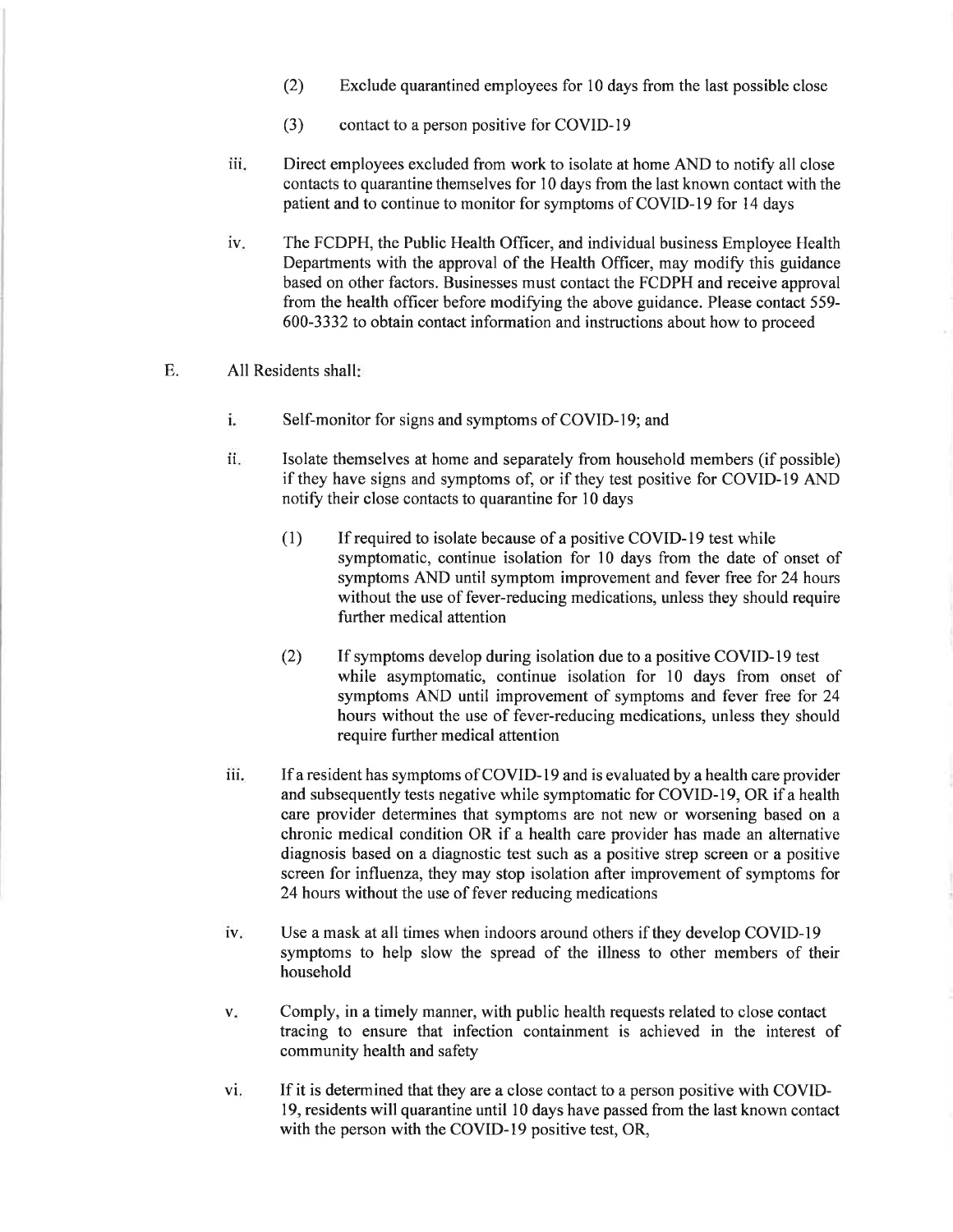vil. If they develop symptoms of COVID-19 during the quarantine period, they will isolate until at least 10 days have passed from the day of first COVID-19 symptoms AND at least 24 hours with improvement of symptoms and fever free without fever reducing medication

- viii. Quarantine and Isolation
	- (1) All residents will quarantine for l0 days from the last known contact with a person positive with COVID
	- Adhere strictly to all recommended non-pharmaceutical interventions, including wearing face coverings at all times, maintaining a distance of at least 6 feet from others (2)
	- (3) Self-monitor for COVID-I9 symptoms through Day 14 and if symptoms occur, immediately self-isolate and contact their local public health department or healthcare provider and seek testing
	- (4) Persons who reside or work in a high-risk congregate living setting (e.9. skilled nursing facilities, prisons, jails, shelters) or persons residing or working with severally immunosuppressed persons (e.g. bone marrow or solid organ transplants, chemotherapy) should still quarantine for 14 days in the absence of staffing shortages
	- (5) If required to isolate because of a positive COVID-19 test while asymptomatic, follow isolation guidance and continue to isolate for l0 days from the date of the COVID-I9 test
	- (6) If required to isolate because of a positive COVID-19 test while symptomatic, follow isolation guidance and continue to isolate for l0 days from the date of the COVID-19 symptom onset

## ix. Quarantine and Isolation for vaccinated individuals

- (1) Vaccinated persons should continue to follow current guidance to protect themselves and others, including wearing a mask, staying at least 6 feet away from others, avoiding crowds, avoiding poorly ventilated spaces, covering coughs and sneezes, washing hands often, following CDC travel guidance and following any applicable workplace or school guidance, including guidance related to personal protective equipment use or SARS-CoY-2 testing
- (2) Vaccinated persons with an exposure to someone with suspected or confirmed COVID-19 are not required to quarantine if they meet all of the following criteria:
	- (a) Are fully vaccinated (i.e.,  $\geq$  weeks following receipt of the second dose in a 2-dose series, or  $\geq 2$  weeks following receipt of one dose ofa single-dose vaccine)
	- (b) Are within 3 months following receipt of the last dose in the series or a time frame set forth by CDPH and CDC
	- Have remained asymptomatic since the current COVID-19 Exposure (c)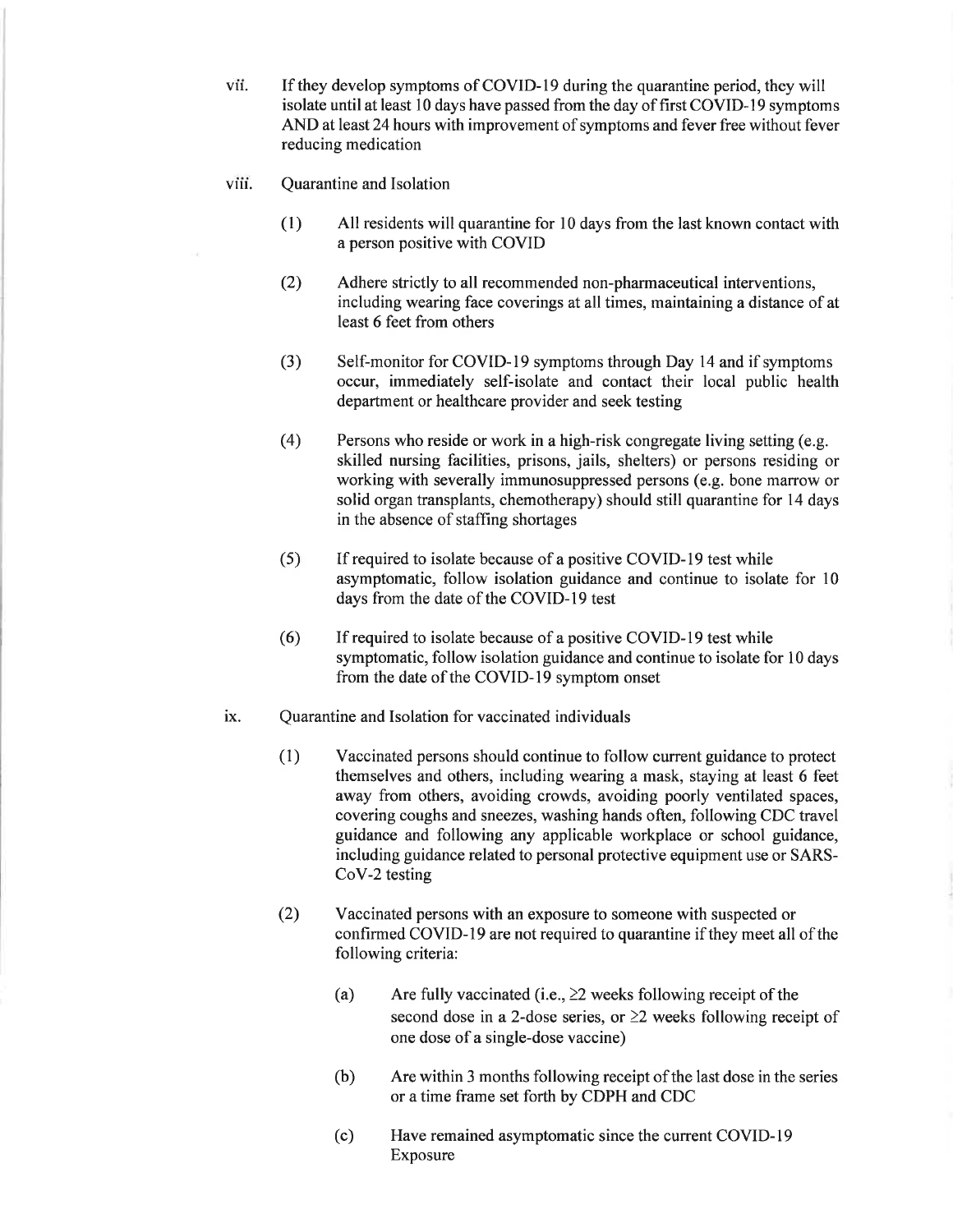- (3) Vaccinated persons who have received their vaccine more than 3 months ago or a time frame set forth by CDPH and CDC and/or vaccinated persons who exhibit any signs or symptoms of COVID-I9 must follow all guidance for quarantine and isolation as outlined in section E. of this Health Officer Order
- (4) Fully vaccinated persons should continue to watch for symptoms of COVID-19 for l4 days following exposure and be clinically evaluated for COVID-19, including SARS-CoV-2 testing, if symptoms develop
- (s) All persons who test positive for COVID-19 regardless of vaccination status must follow all guidance for isolation as outlined in section E. of this Health Officer Order
- x. Quarantine for vaccinated healthcare personnel, patients, and residents in healthcare settings
	- (1) Vaccinated healthcare personnel with higher-risk exposures, should consider quarantine from work except in situations with staffing shortages. Quarantine outside of work would follow guidance in section above Quarantine and Isolation for vaccinated individuals
	- Vaccinated inpatients and residents in healthcare settings should continue to quarantine following an exposure to someone with suspected or confirmed COVID-I9 (2)
- 7. Criteria for clearance to return to work or school:
	- The following items relate to criteria to allow employees to return to work, based on current best practice guidance from the CDC A.
		- l. The Department of Public Health, the Public Health Officer, and individual business Employee Health Departments with the approval of the Health Officer, may modify this guidance based on other factors
			- (1) Businesses must contact the Health Department (559-600-3200) and receive approval from the health officer before modifying the following
		- If the worker or student has a positive test result with no symptoms of COVID-19, they may return to work or school after l0 days have passed since the date of the positive COVID-19 test result ll.
		- iii. If the worker or student has a positive test result and symptoms of COVID-19, they may return to work or school after l0 days have passed from onset of symptoms with improvement of symptoms of COVID-19 and 24 hours fever free without the use of fever reducing medications
		- If the worker or student has COVID-19 symptoms and has either not tested or is awaiting COVID-l9 test results, they may return to work or school after 10 days have passed since ONSET of COVID-19 symptoms with symptoms improving and be fever free for 24 hours without the use of fever reducing medications iv.
			- (l) If the symptomatic worker or student has a subsequent negative COVID-l9 test while symptomatic, OR if a health care provider determines that symptoms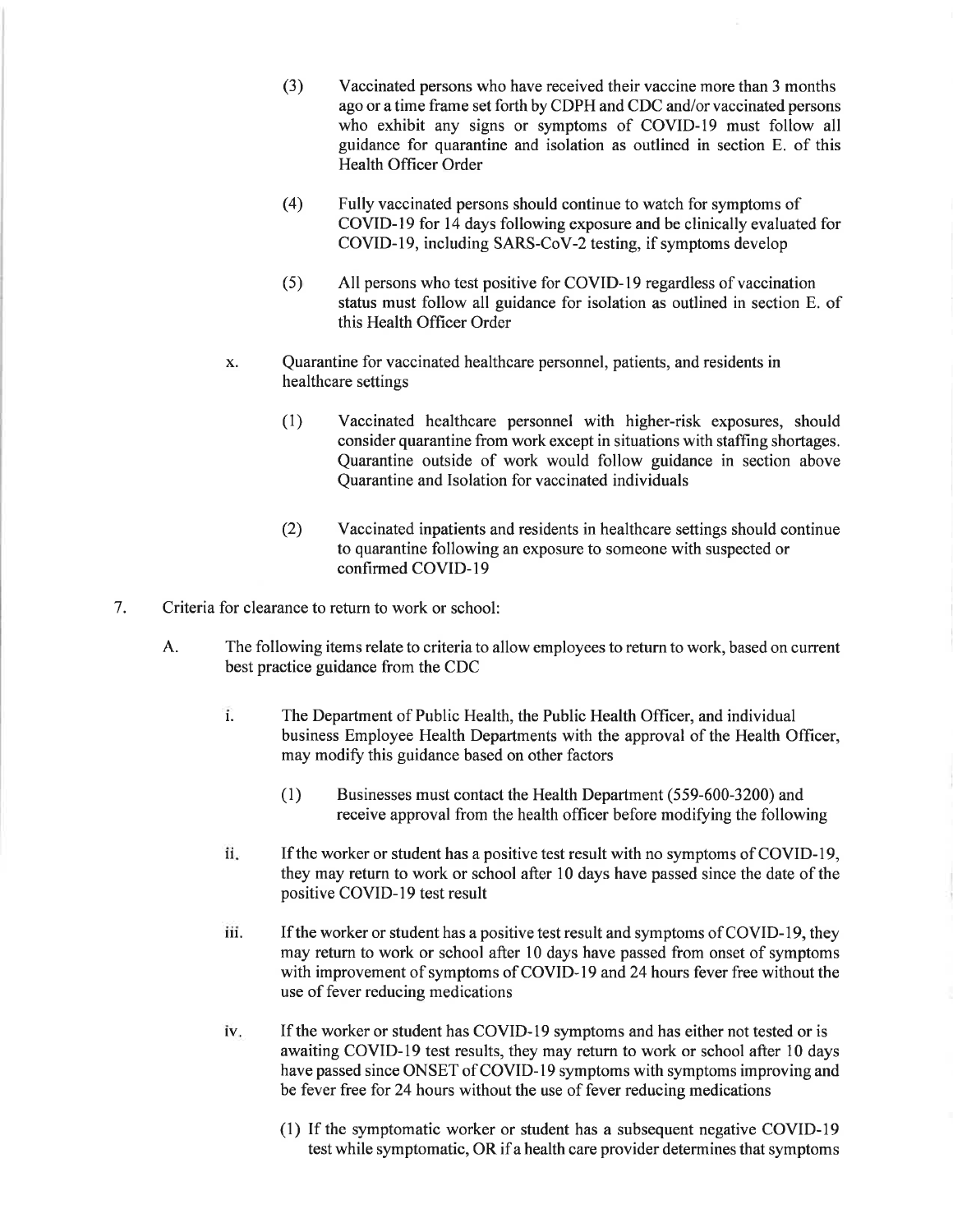are not new or worsening based on a chronic medical condition OR if a health care provider has made an alternative diagnosis based on a diagnostic test such as a positive strep screen or a positive screen for influenza, they may return to work or school after improvement of symptoms and be fever free for 24 hours without the use of fever reducing medications

- v. Immunocompromised workers and students (as determined by their physician or DPH Medical Investigations Team in consultation with DPH Medical Staff) may be asked to wait until l4-20 days have passed since symptom onset, in concordance with current recommendations from the CDC. This determination will be made on an individual basis.
- Health Care Workers, Emergency Service Personnel, Social Service Workers and other Essential Workers  $B<sub>1</sub>$ 
	- For additional guidance for Health Care Workers, Emergency Service Personnel, Social Service Workers follow Health Officer Order for Shortened Quarantine Criteria for Critical Health Care Personnel available at https://www.co.fresno.ca.us/Home/ShowDocument?id=51241 l.
	- Nothing in this health officer order will negate other CDPH and OSHA guidance regarding essential workers and preventing undue risk to health and safety including: ll.
		- (l) Information related to health care workers, emergency service personnel and social service workers can be found on the CDPH guidance posted on December 14, 2020. This guidance is available at:

https://www.cdph.ca.gov/Programs/CID/DCDC/Pages/COVID-19/COVIDl9-Ouarantine.aspx

- (2) Information related to OSHA Regulations on quarantine in workplace settings can be found here: https://www.dir.ca.gov/OSHSB/documents/COVID-19-Prevention Emergency-apprvdtxt.pdf or through the Governors December 14, 2020 Order at: https://www.gov.ca.gov/wpcontent/uploads/2020/12/12.14.20-EO-N-84-20-COVID-19.pdf7
- (3) OSHA Regulations copied below shall apply to essential workers as defined here (Section 11E): https://covid19.ca.gov/essential-workforce
	- (a) If there are no violations of local or state health officer orders for isolation or quarantine, the Division may, upon request, allow employees to return to work on the basis that the removal of an employee would create undue risk to a community's health and safety. In such cases, the employer shall develop, implement, and maintain effective control measures to prevent transmission in the workplace including providing isolation for the employee at the workplace and, if isolation is not possible, the use of respiratory protection in the workplace
- 8. For the purpose of this order:
	- Close contact is defined as someone who has been within 6 feet of an infected person for a total of 15 minutes or more over a 24-hour period, cumulative time, during the infectious period; A.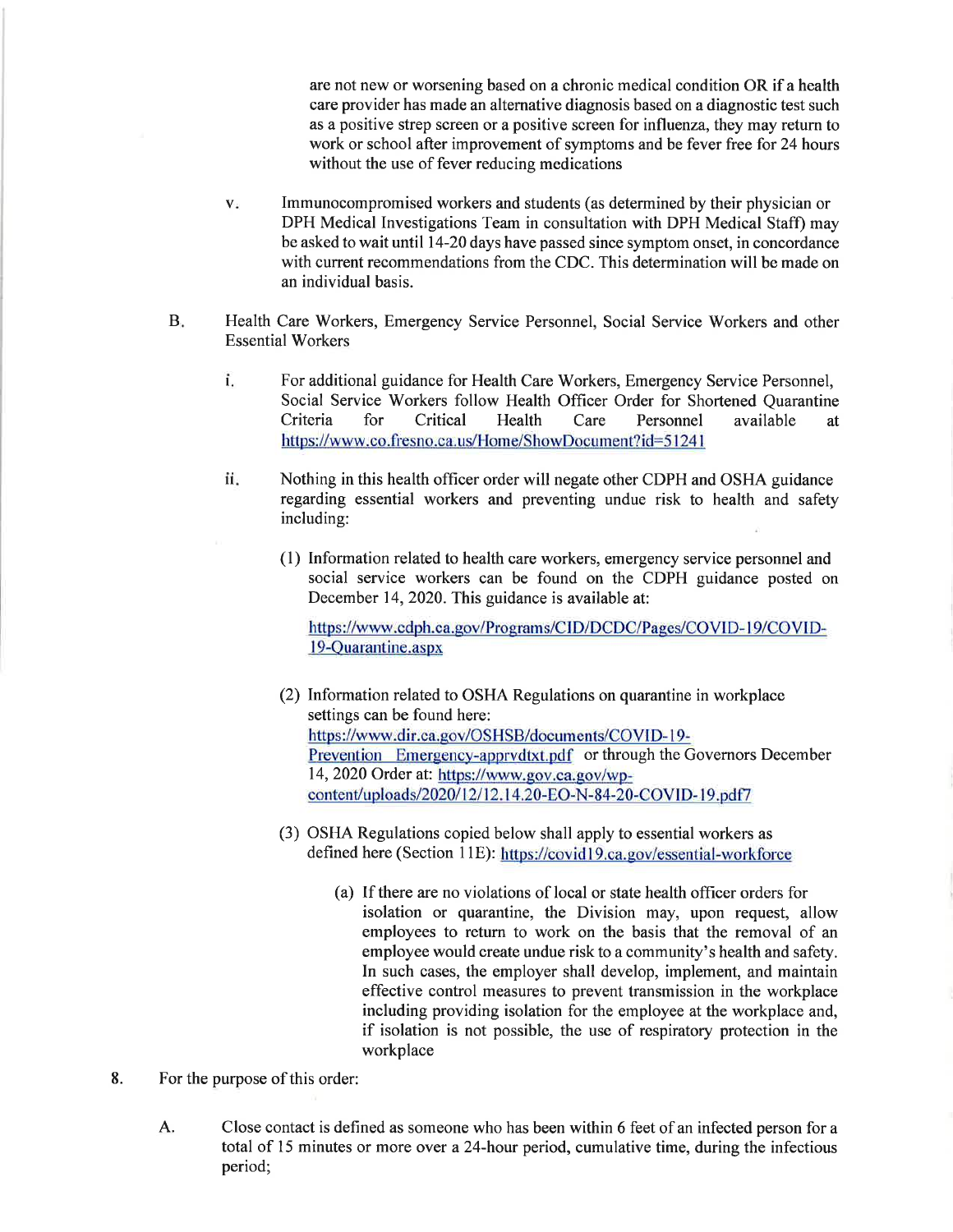- B. For the purposes of determining a close contact, cumulative time is defined as the period of time of exposure to ANY/ALL COVID-I9 positive person(s), and is calculated as l5 minutes or more of time where a close contact has been in contact to a person(s) positive with COVID-19 while that person(s) was infectious - i.e.  $-2$  days prior to symptom onset while symptomatic, or 2 days prior to test date if asymptomatic, up to the last contact with the COVID-19 positive person(s).
- $C_{\star}$ Isolation is defined as "separation of sick people with a contagious disease from people who are not sick:"
- Quarantine is defined as "separation and restricts the movement of people who were exposed to a contagious disease to see if they become sick." D.
- Social distancing is defined as "maintain a six-foot separation from all persons except for family members;" and E.
- Symptoms of COVID-19 includes new or worsening presence of the following: F.
	- i. Fever or chills
	- ii. Cough
	- iii. Shortness of breath or difficulty breathing
	- iv. Fatigue
	- v. Congestion or runny nose
	- vi. Repeated shaking/ tremors
	- vii. Muscle pains or body aches
	- viii. Headache
	- ix. Sore throat
	- x. New loss of taste or smell
	- xi. Nausea, vomiting or diarrhea
- County-wide Masking Requirement Effective July 23,2020  $9.$

All residents including children two years of age and older should use cloth masks or equivalent face covering while indoors at work, while visiting a business, or while coming into close contact with someone who is not a family member, in accordance with CDC and CDPH guidelines to prevent spread of respiratory droplets when physical distancing cannot be maintained. Face coverings with one-way exhalation valves are not sufficient to comply with this order. Adults and children older than two who are exempted from wearing a face covering due to a medical condition should wear a non-restrictive alternative such as a face shield with a drape on the bottom edge while in regular contact with others, as long as their medical condition permits it. Children under 2 years old are excused from use of face coverings and face shields due to suffocation risk. Adults and children two years of age and older with serious medical conditions including respiratory illnesses may be exempted from either the masking requirement or the face shield and drape requirement by a licensed health care provider who has included documentation in their medical record indicating the medical diagnosis that is the basis for their exemption(s). However, anyone exempted from face